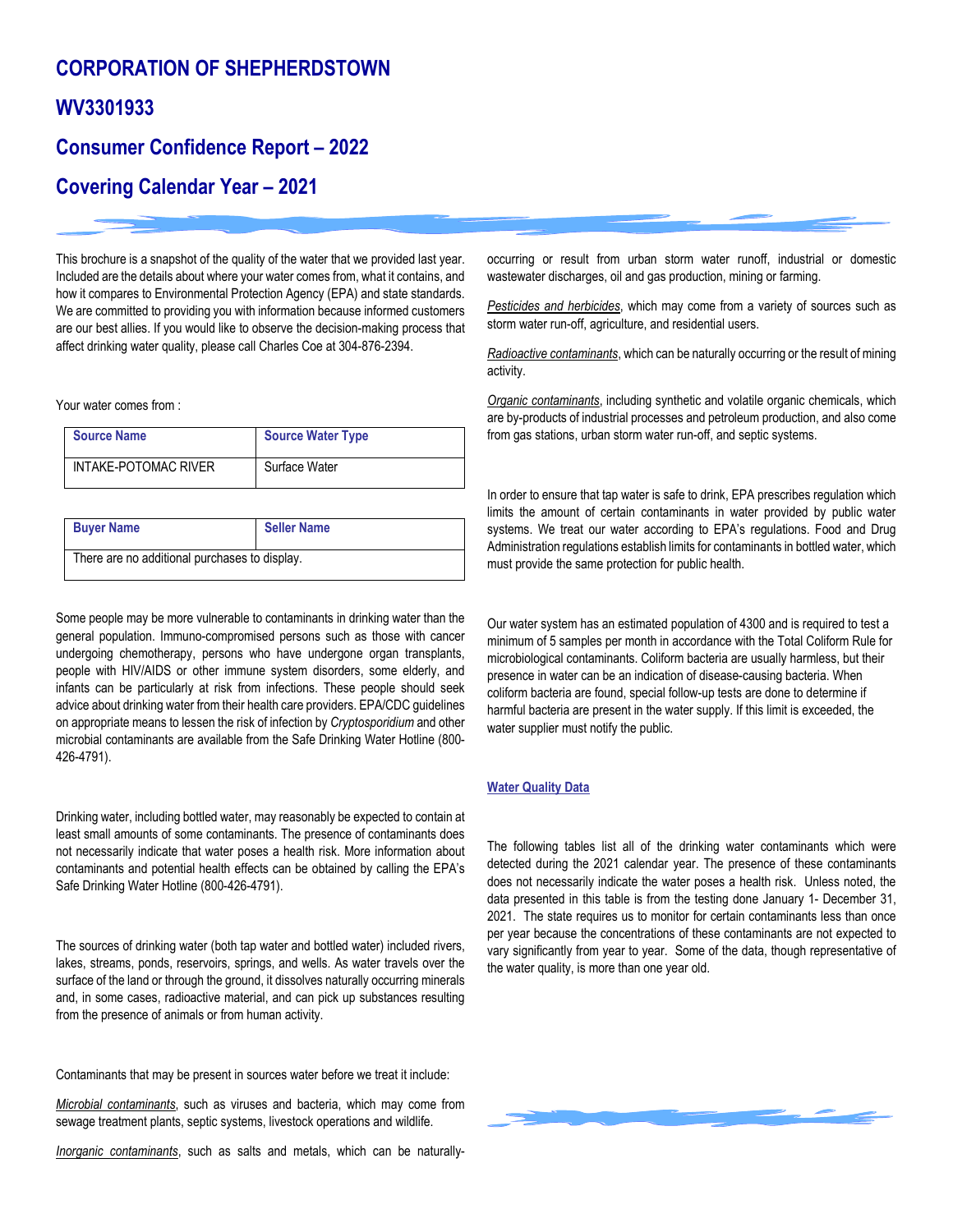#### **Terms & Abbreviations**

**Maximum Contaminant Level Goal (MCLG):** the "Goal" is the level of a contaminant in drinking water below which there is no known or expected risk to human health. MCLGs allow for a margin of safety.

**Maximum Contaminant Level (MCL):** the "Maximum Allowed" MCL is the highest level of a contaminant that is allowed in drinking water. MCLs are set as close to the MCLGs as feasible using the best available treatment technology.

**Secondary Maximum Contaminant Level (SMCL):** recommended level for a contaminant that is not regulated and has no MCL.

Action Level (AL): the concentration of a contaminant that, if exceeded, triggers treatment or other requirements.

**Treatment Technique (TT):** a required process intended to reduce levels of a contaminant in drinking water.

**Maximum Residual Disinfectant Level (MRDL):** the highest level of a disinfectant allowed in drinking water. There is convincing evidence that addition of a disinfectant is necessary for control of microbial contaminants.

**Non-Detects (ND):** lab analysis indicates that the contaminant is not present.

**Parts per Million (ppm)** or milligrams per liter (mg/l)

Parts per Billion (ppb) or micrograms per liter (µg/l)

**Picocuries per Liter (pCi/L):** a measure of the radioactivity in water.

Millirems per Year (mrem/yr): measure of radiation absorbed by the body.

**Monitoring Period Average (MPA):** An average of sample results obtained during a defined time frame, common examples of monitoring periods are monthly, quarterly and yearly.

**Nephelometric Turbidity Unit (NTU):** a measure of the clarity of water. Turbidity in excess of 5 NTU is just noticeable to the average person. Turbidity is not regulated for groundwater systems.

Running Annual Average (RAA): an average of sample results obtained over the most current 12 months and used to determine compliance with MCLs.

**Locational Running Annual Average (LRAA):** Average of sample analytical results for samples taken at a particular monitoring location during the previous four calendar quarters.

#### **Testing Results for: CORPORATION OF SHEPHERDSTOWN**

| <b>Microbiological</b> | <b>Result</b>                                            | <b>MCL</b> | <b>MCLG</b> | <b>Typical Source</b> |
|------------------------|----------------------------------------------------------|------------|-------------|-----------------------|
| No D                   | Detected Results were Found in the Calendar Year of 2021 |            |             |                       |

| <b>Regulated Contaminants</b> | <b>Collection</b><br><b>Date</b> | <b>Highest</b><br><b>Value</b> | Range<br>(low/high) | <b>Unit</b> | <b>MCL</b> | <b>MCLG</b>    | <b>Typical Source</b>                                                                                                           |
|-------------------------------|----------------------------------|--------------------------------|---------------------|-------------|------------|----------------|---------------------------------------------------------------------------------------------------------------------------------|
| ANTIMONY, TOTAL               | 8/9/2021                         | 0.035                          | 0.035               | ppb         | 6          | 6              | fire<br>Discharge<br>from<br>refineries:<br>petroleum<br>retardants; ceramics; electronics; solder                              |
| <b>BARIUM</b>                 | 8/9/2021                         | 0.0541                         | 0.0541              | ppm         | 2          | $\overline{2}$ | Discharge of drilling wastes; Discharge from<br>metal refineries; Erosion of natural deposits                                   |
| <b>CHROMIUM</b>               | 8/9/2021                         | 0.64                           | 0.64                | ppb         | 100        | 100            | Discharge from steel and pulp mills; Erosion of<br>natural deposits                                                             |
| <b>FLUORIDE</b>               | 8/9/2021                         | 0.62                           | 0.62                | ppm         | 4          | 4              | Erosion of natural deposits; Water additive which<br>promotes strong teeth; Discharge from fertilizer<br>and aluminum factories |
| <b>NITRATE</b>                | 8/9/2021                         | 0.68                           | 0.68                | ppm         | 10         | 10             | Runoff from fertilizer use; Leaching from septic<br>tanks, sewage; Erosion of natural deposits                                  |
| NITRATE-NITRITE               | 8/9/2021                         | 0.68                           | 0.68                | ppm         | 10         | 10             | Runoff from fertilizer use; Leaching from septic<br>tanks, sewage; Erosion of natural deposits                                  |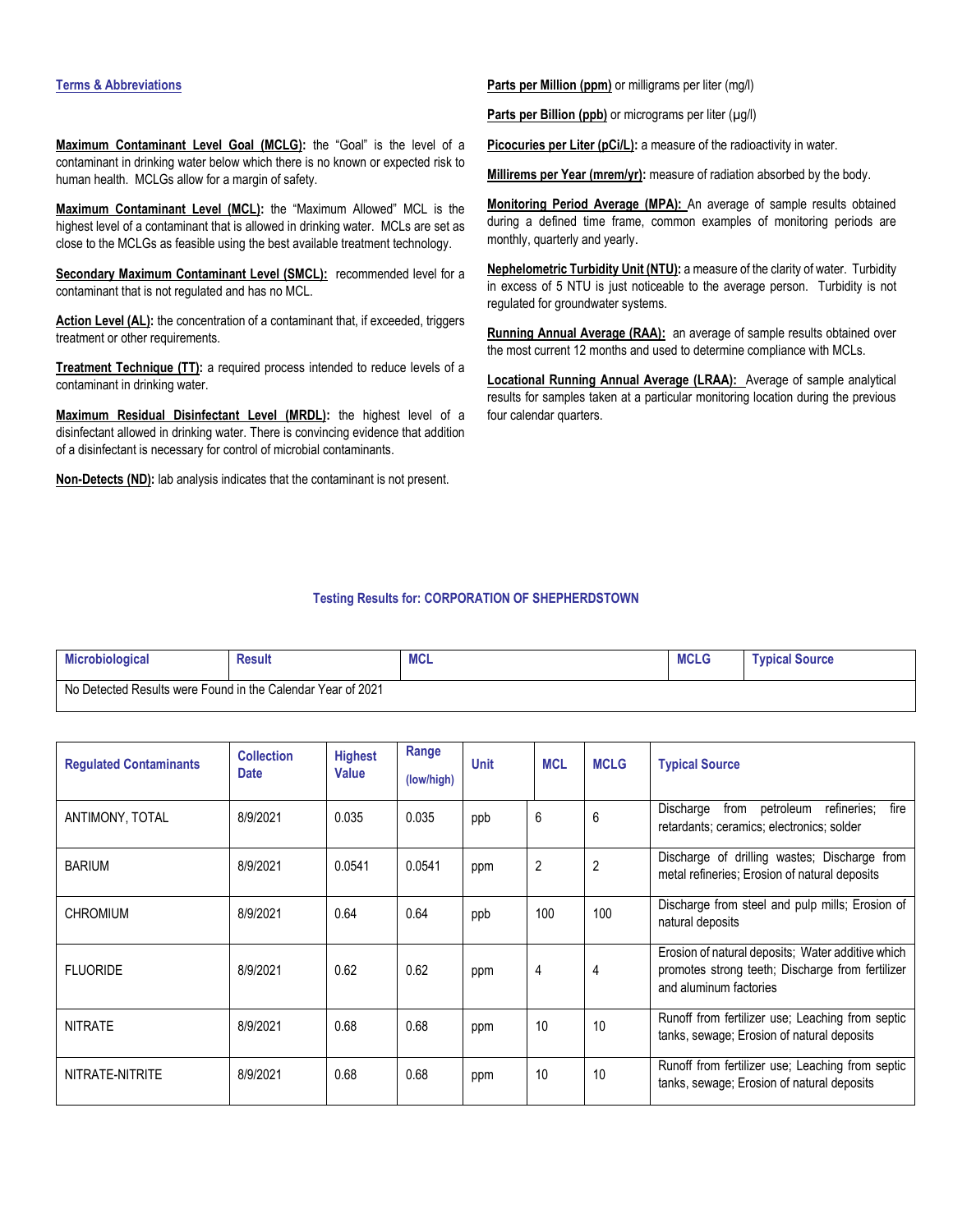| <b>Disinfection Byproducts</b>                           | <b>Sample Point</b>                                              | <b>Monitoring</b><br><b>Period</b> | <b>Highest</b><br><b>LRAA</b> | Range (low/high) | <b>Unit</b> | <b>MCL</b> | <b>MCL</b><br>G | <b>Typical Source</b>                           |
|----------------------------------------------------------|------------------------------------------------------------------|------------------------------------|-------------------------------|------------------|-------------|------------|-----------------|-------------------------------------------------|
| <b>HALOACETIC</b><br><b>TOTAL</b><br><b>ACIDS (HAA5)</b> | <b>CRESS</b><br><b>CREEK-</b><br><b>SHEPHERD</b><br><b>GRADE</b> | 2021                               | 43                            | $11.6 - 59.8$    | ppb         | 60         | $\mathbf{0}$    | By-product of drinking water<br>disinfection    |
| <b>TOTAL</b><br><b>HALOACETIC</b><br><b>ACIDS (HAA5)</b> | SHEETZ RT.<br>45                                                 | 2021                               | 31                            | $11.6 - 37.2$    | ppb         | 60         | $\mathbf{0}$    | By-product of<br>drinking water<br>disinfection |
| <b>TTHM</b>                                              | <b>CRESS</b><br><b>CREEK-</b><br><b>SHEPHERD</b><br><b>GRADE</b> | 2021                               | 72                            | $13.5 - 72$      | ppb         | 80         | $\mathbf{0}$    | drinking water<br>By-product of<br>chlorination |
| <b>TTHM</b>                                              | SHEETZ RT.<br>45                                                 | 2021                               | 76                            | $15.2 - 76$      | ppb         | 80         | $\bf{0}$        | By-product of<br>drinking water<br>chlorination |

| <b>Lead and Copper</b> | <b>Monitoring</b><br><b>Period</b> | 90 <sup>th</sup><br><b>Percentile</b> | Range<br>(low/high) | <b>Unit</b> | <b>AL</b> | <b>Sites</b><br><b>Over AL</b> | <b>Typical Source</b>                                                                                              |
|------------------------|------------------------------------|---------------------------------------|---------------------|-------------|-----------|--------------------------------|--------------------------------------------------------------------------------------------------------------------|
| COPPER, FREE           | 2017 - 2019                        | 0.0449                                | $0.0042 - 0.46$     | ppm         | 1.3       | 0                              | household<br>plumbing systems;<br>Corrosion of<br>Erosion of natural deposits; Leaching from wood<br>preservatives |
| LEAD                   | 2017 - 2019                        | 0.8                                   | $0 - 2.8$           | ppb         | 15        | 0                              | household<br>plumbing<br>Corrosion<br>of<br>systems:<br>Erosion of natural deposits                                |

If present, elevated levels of lead can cause serious health problems, especially for pregnant women and young children. Lead in drinking water is primarily from materials and components associated with service lines and home plumbing. Your water system is responsible for providing high quality drinking water, but cannot control the variety of materials used in plumbing components. When your water has been sitting for several hours, you can minimize the potential for lead exposure by flushing your tap for 30 seconds to 2 minutes before using water for drinking or cooking. If you are concerned about lead in your water, you may wish to have your water tested. Information on lead in drinking water, testing methods, and steps you can take to minimize exposure is available from the Safe Drinking Water Hotline or at [http://www.epa.gov/safewater/lead.](http://www.epa.gov/safewater/lead) 

| <b>Chlorine/Chloramines</b>       |            |                  |            |                  |  |
|-----------------------------------|------------|------------------|------------|------------------|--|
| <b>Maximum Disinfection Level</b> | <b>MPA</b> | <b>MPA Units</b> | <b>RAA</b> | <b>RAA Units</b> |  |
| 04/01/2021 - 04/30/2021           | ن. ا       | <b>MG/L</b>      | 0.1        | <b>MG/L</b>      |  |

| <b>Total Organic Carbon</b><br><b>Lowest Month for Removal</b> | <b>Collection</b><br><b>Date</b> | <b>Highest</b><br>Value | Range        | Unit        | тт | <b>Typical Source</b>                |
|----------------------------------------------------------------|----------------------------------|-------------------------|--------------|-------------|----|--------------------------------------|
| <b>CARBON, TOTAL</b>                                           | 6/15/2021                        | 2.3                     | $0.93 - 2.3$ | <b>MG/L</b> | 0  | Naturally present in the environment |

| Analyte                                                     | Facility | Highest Value | Unit of Measure | Month Occurred |  |  |
|-------------------------------------------------------------|----------|---------------|-----------------|----------------|--|--|
| No Detected Results were Found in the Calendar Year of 2021 |          |               |                 |                |  |  |